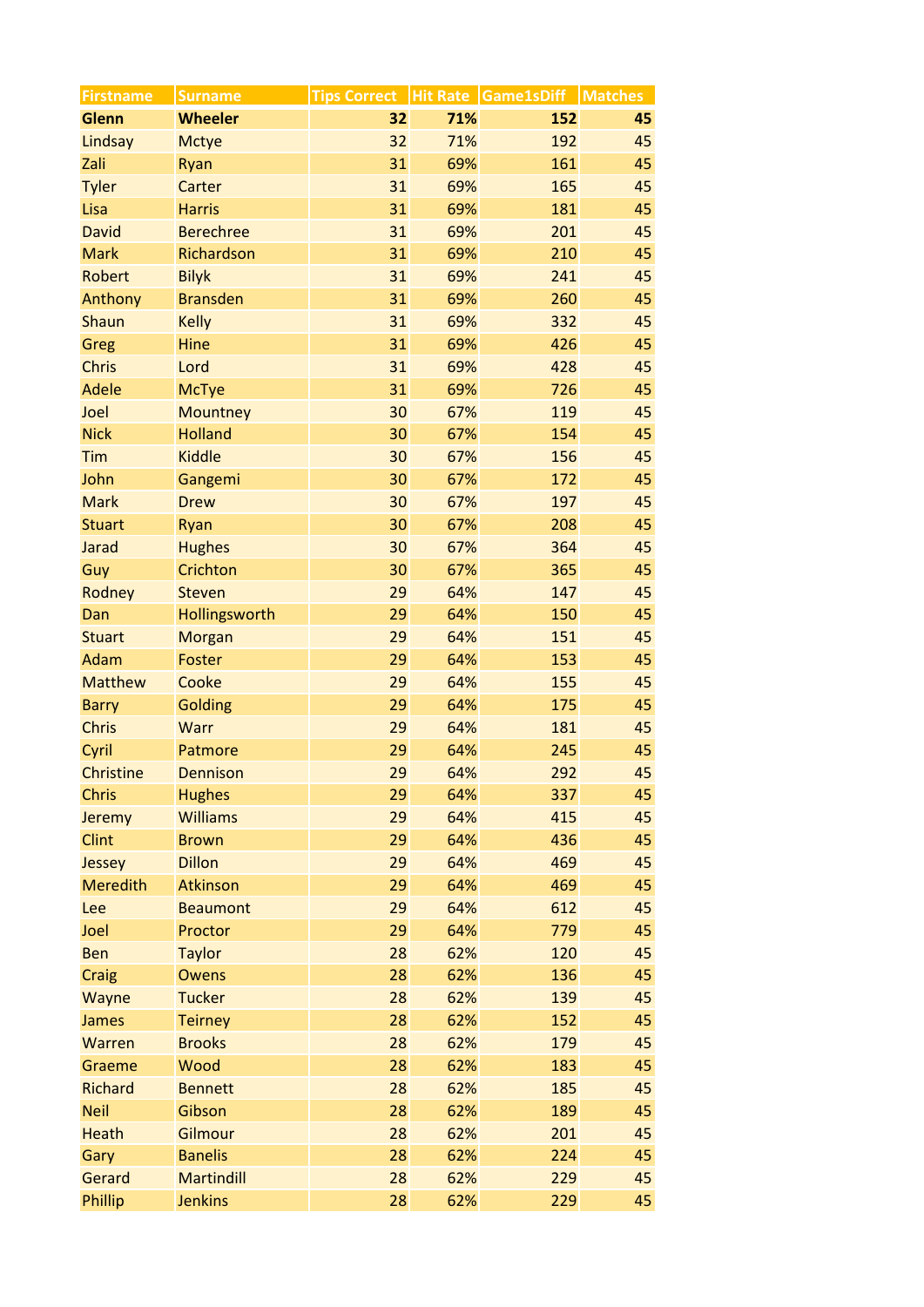| <b>Kylie</b>     | <b>Murphy</b>     | 28 | 62% | 245 | 45 |
|------------------|-------------------|----|-----|-----|----|
| <b>Trevor</b>    | <b>Duggan</b>     | 28 | 62% | 313 | 45 |
| <b>Ben</b>       | Lohberger         | 28 | 62% | 315 | 45 |
| <b>Kerry</b>     | Gunn              | 28 | 62% | 331 | 45 |
| Cameron          | Amos              | 28 | 62% | 364 | 45 |
| <b>Alanna</b>    | Cannon            | 28 | 62% | 480 | 45 |
| <b>Nick</b>      | Whittle           | 28 | 62% | 490 | 45 |
| <b>David</b>     | Cooper            | 28 | 62% | 665 | 45 |
| Ewan             | Sherman           | 28 | 62% | 677 | 45 |
| <b>Kaela</b>     | <b>McGowan</b>    | 28 | 62% | 779 | 45 |
| <b>Brian</b>     | Whelan            | 27 | 60% | 141 | 45 |
| Graham           | Gunn              | 27 | 60% | 147 | 45 |
| <b>Ross</b>      | <b>Burridge</b>   | 27 | 60% | 153 | 45 |
| <b>Scott</b>     | Grace             | 27 | 60% | 166 | 45 |
| <b>Daniel</b>    | <b>Tucker</b>     | 27 | 60% | 168 | 45 |
| Garry            | Young             | 27 | 60% | 169 | 45 |
| Glenn            | Cooney            | 27 | 60% | 176 | 45 |
| <b>Scott</b>     | <b>Adams</b>      | 27 | 60% | 178 | 45 |
| <b>Ann-Maree</b> | <b>Keogh</b>      | 27 | 60% | 187 | 45 |
| <b>Michael</b>   | Verrier           | 27 | 60% | 196 | 45 |
| <b>Duncan</b>    | <b>McKendrick</b> | 27 | 60% | 229 | 45 |
| <b>Mark</b>      | Spooner           | 27 | 60% | 273 | 45 |
| <b>Nick</b>      | <b>Stowe</b>      | 27 | 60% | 296 | 45 |
| Anna             | <b>Masters</b>    | 27 | 60% | 327 | 45 |
| Kylie            | <b>Bennett</b>    | 27 | 60% | 351 | 45 |
| <b>Denise</b>    | <b>Sewell</b>     | 27 | 60% | 362 | 45 |
| Conan            | <b>Duhig</b>      | 27 | 60% | 453 | 45 |
| Edmund           | Gebka             | 27 | 60% | 490 | 45 |
| Anita            | <b>Bourn</b>      | 27 | 60% | 523 | 45 |
| <b>Tony</b>      | <b>Shea</b>       | 27 | 60% | 770 | 45 |
| <b>Rhys</b>      | <b>Browning</b>   | 26 | 58% | 140 | 45 |
| Lisa             | Hoffman           | 26 | 58% | 142 | 45 |
| <b>Matthew</b>   | <b>Taylor</b>     | 26 | 58% | 144 | 45 |
| <b>Brett</b>     | <b>Templar</b>    | 26 | 58% | 146 | 45 |
| Craig            | <b>McKinlay</b>   | 26 | 58% | 146 | 45 |
| Vonda            | Gunn              | 26 | 58% | 147 | 45 |
| <b>Michael</b>   | Seddon            | 26 | 58% | 147 | 45 |
| Andrew           | <b>Beven</b>      | 26 | 58% | 147 | 45 |
| Callum           | Rawson            | 26 | 58% | 148 | 45 |
| <b>Billy</b>     | Godwin            | 26 | 58% | 151 | 45 |
| <b>Nick</b>      | Whelan            | 26 | 58% | 152 | 45 |
| Glenn            | <b>Eberle</b>     | 26 | 58% | 153 | 45 |
| <b>Chris</b>     | <b>Noye</b>       | 26 | 58% | 159 | 45 |
| <b>Karen</b>     | Chandler          | 26 | 58% | 178 | 45 |
| <b>Michael</b>   | White             | 26 | 58% | 180 | 45 |
| Shannon          | Hill              | 26 | 58% | 195 | 45 |
| <b>Nick</b>      | <b>Murnane</b>    | 26 | 58% | 202 | 45 |
| Roslyn           | <b>McKendrick</b> | 26 | 58% | 203 | 45 |
| <b>Steven</b>    | <b>Maloney</b>    | 26 | 58% | 204 | 45 |
| <b>Karen</b>     | <b>Jenkins</b>    | 26 | 58% | 223 | 45 |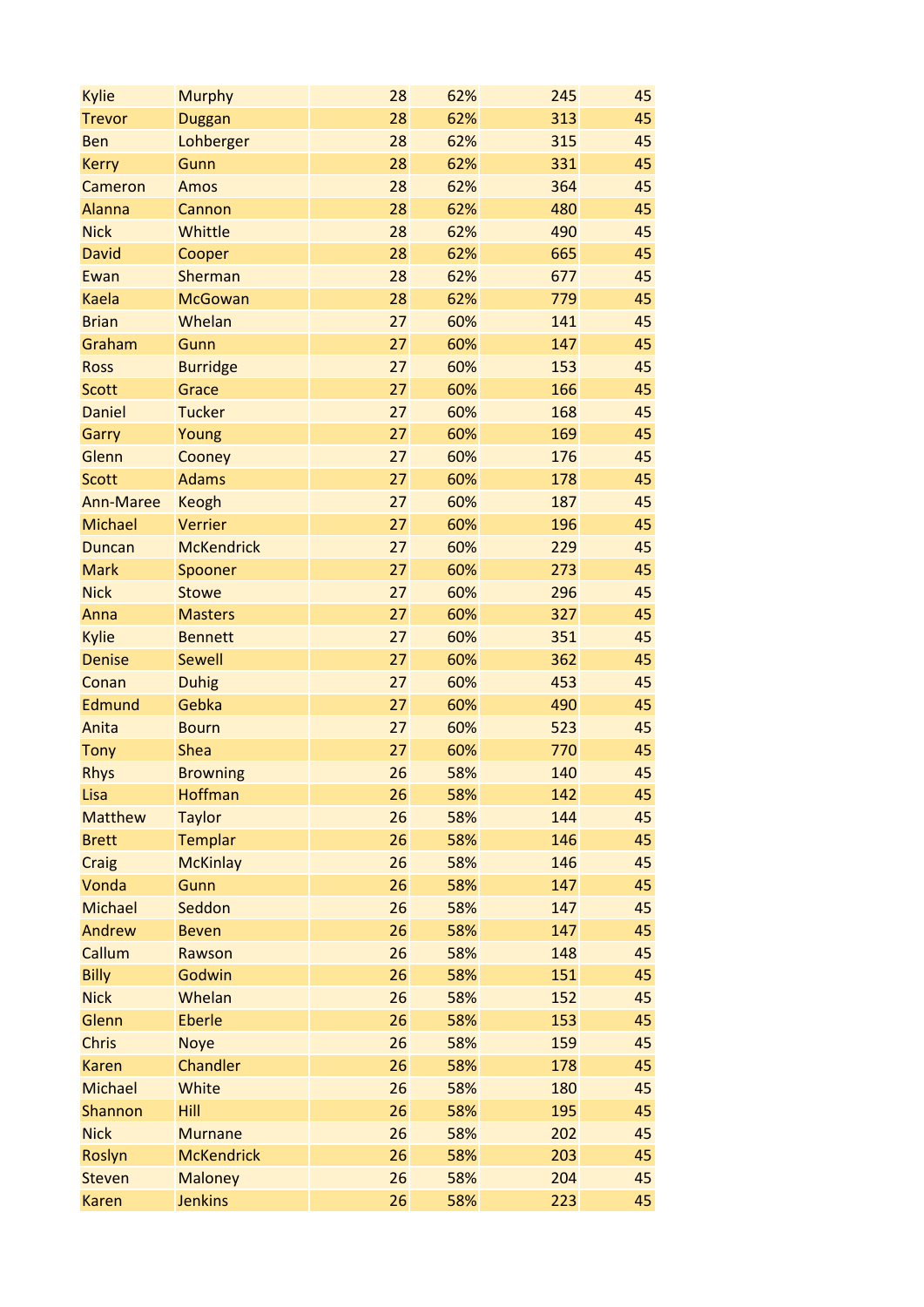| Robbie          | <b>Marino</b>      | 26 | 58% | 288 | 45 |
|-----------------|--------------------|----|-----|-----|----|
| Robyn           | <b>Wilkes</b>      | 26 | 58% | 403 | 45 |
| Greg            | <b>Williams</b>    | 26 | 58% | 416 | 45 |
| <b>Michael</b>  | <b>Stewart</b>     | 26 | 58% | 421 | 45 |
| barbara         | stewart            | 26 | 58% | 449 | 45 |
| Rod             | <b>Bennett</b>     | 26 | 58% | 470 | 45 |
| Elaine          | Potter             | 26 | 58% | 515 | 45 |
| <b>Brendan</b>  | <b>Tucker</b>      | 26 | 58% | 779 | 45 |
| Dean            | <b>Wise</b>        | 26 | 58% | 779 | 45 |
| <b>Brendan</b>  | <b>Nicholls</b>    | 26 | 58% | 779 | 45 |
| Lola            | Cowle              | 25 | 56% | 145 | 45 |
| Craig           | <b>Williams</b>    | 25 | 56% | 159 | 45 |
| Callum          | <b>Kelly</b>       | 25 | 56% | 189 | 45 |
| Liam            | Wright             | 25 | 56% | 201 | 45 |
| Eric            | <b>Hermanis</b>    | 25 | 56% | 226 | 45 |
| <b>Tony</b>     | Young              | 25 | 56% | 277 | 45 |
| Loretta         | Lohberger          | 25 | 56% | 347 | 45 |
| Jake            | Richardson         | 25 | 56% | 355 | 45 |
| <b>Rocky</b>    | <b>Findlater</b>   | 25 | 56% | 373 | 45 |
| <b>Mike</b>     | Hunnibell          | 25 | 56% | 440 | 45 |
| Lindsay         | Garwood            | 25 | 56% | 444 | 45 |
| Liam            | Janssen            | 25 | 56% | 450 | 45 |
| Sam             | Cook               | 25 | 56% | 600 | 45 |
| <b>Matthew</b>  | <b>Owens</b>       | 25 | 56% | 610 | 45 |
| <b>Ben</b>      | Sertori            | 25 | 56% | 779 | 45 |
| Joel            | Isbister           | 24 | 53% | 129 | 45 |
| <b>Alex</b>     | Izbicki            | 24 | 53% | 135 | 45 |
| <b>Dennis</b>   | Whelan             | 24 | 53% | 143 | 45 |
| Peter           | <b>Czerkiewicz</b> | 24 | 53% | 150 | 45 |
| Cheryl          | Whelan             | 24 | 53% | 159 | 45 |
| <b>David</b>    | <b>Berry</b>       | 24 | 53% | 164 | 45 |
| <b>Simon</b>    | <b>Burgess</b>     | 24 | 53% | 175 | 45 |
| Annette         | Smith              | 24 | 53% | 183 | 45 |
| <b>Kevin</b>    | <b>Bresnehan</b>   | 24 | 53% | 187 | 45 |
| Jon             | <b>Fulton</b>      | 24 | 53% | 189 | 45 |
| <b>Mark</b>     | <b>Bresnehan</b>   | 24 | 53% | 191 | 45 |
| <b>Henry</b>    | Robertson          | 24 | 53% | 199 | 45 |
| John            | Canavan            | 24 | 53% | 220 | 45 |
| <b>Brian</b>    | <b>Fleming</b>     | 24 | 53% | 236 | 45 |
| <b>Terry</b>    | Hill               | 24 | 53% | 239 | 45 |
| <b>Felicity</b> | Walsh              | 24 | 53% | 245 | 45 |
| Shaun           | <b>Heather</b>     | 24 | 53% | 273 | 45 |
| <b>Thomas</b>   | Webster            | 24 | 53% | 317 | 45 |
|                 |                    | 24 |     |     |    |
| Will            | Kay                |    | 53% | 342 | 45 |
| <b>Nicole</b>   | Lansky             | 24 | 53% | 402 | 45 |
| Lisa            | Snyman             | 24 | 53% | 403 | 45 |
| <b>Kristen</b>  | <b>Bartley</b>     | 24 | 53% | 490 | 45 |
| Zac             | <b>Owens</b>       | 24 | 53% | 648 | 45 |
| Jacob           | Hine               | 23 | 51% | 155 | 45 |
| <b>Mark</b>     | <b>Dennison</b>    | 23 | 51% | 264 | 45 |